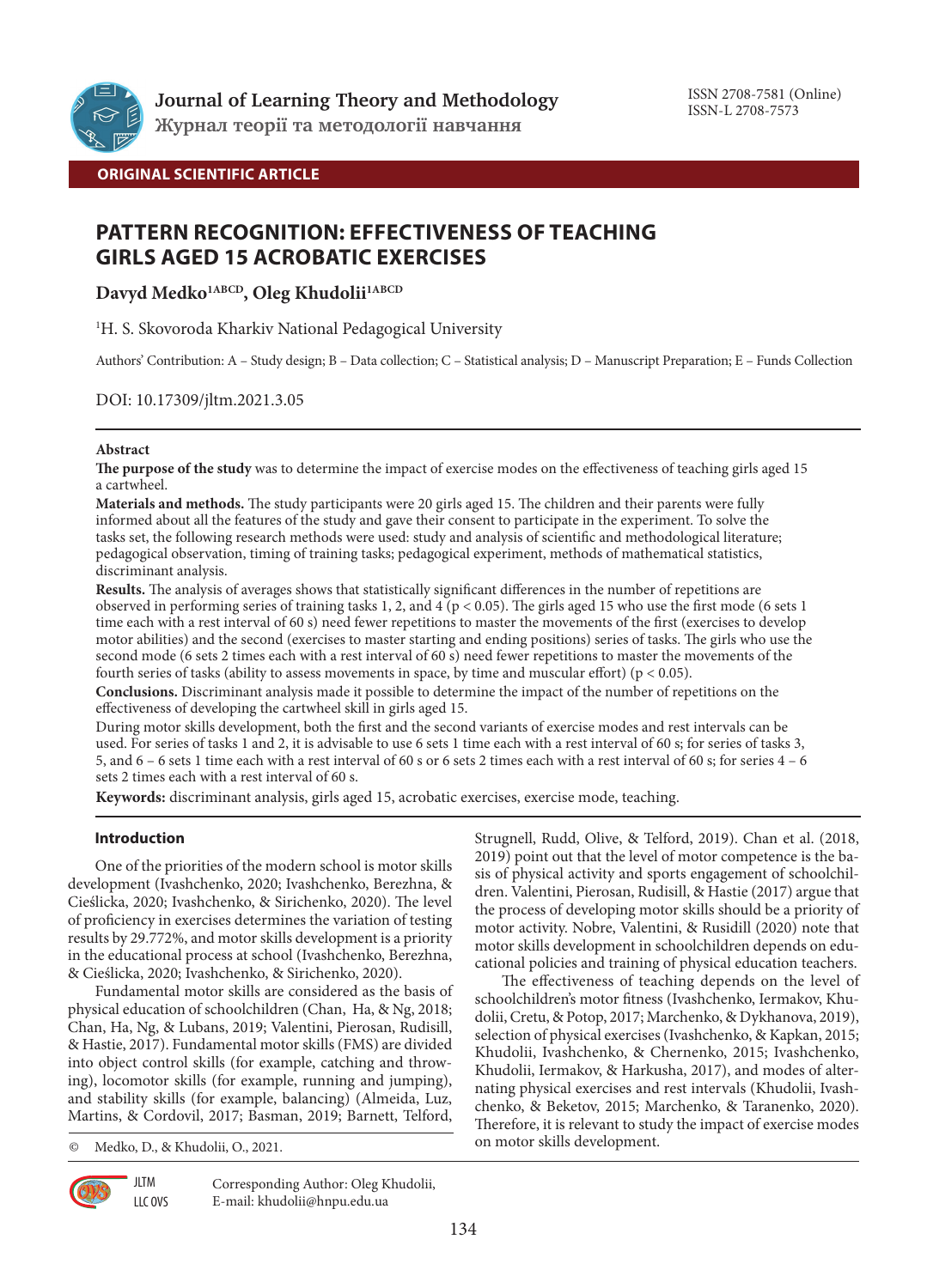*The purpose of the study* was to determine the peculiarities of impact of exercise modes on the effectiveness of teaching girls aged 15 a cartwheel.

## **Material and methods**

#### *Study participants*

The study participants were 20 girls aged 15. The children and their parents were fully informed about all the features of the study and gave their consent to participate in the experiment.

#### *Organization of the study*

To solve the tasks set, the following research methods were used: study and analysis of scientific and methodological literature; pedagogical observation, timing of training tasks; pedagogical experiment, methods of mathematical statistics, methods of mathematical experiment planning, discriminant analysis.

The pedagogical experiment examined the influence of 6 and 12 repetitions with a 60-second rest interval during a physical education class on the number of repetitions of training tasks to the 100% level of proficiency. In the first group  $(n = 10)$ , the girls repeated the tasks 6 sets 1 time each with a rest interval of 60 s, in the second group  $(n = 10) - 6$ sets 2 times each with a rest interval of 60 s.

During teaching, the method of algorithmic instructions was used (Shlemin, 1973). The program of teaching the cartwheel was developed based on the data of Shlemin (1973), Khudolii (2008) and included the following training tasks:

The first series of training tasks – exercises to develop motor abilities

1. From normal standing position, lean forward, touch the floor with the hands and, moving the hands forward on the floor, adopt a push-up position, return to starting position in the same way

2. Perform push-ups as quickly as possible (5 times in 3-4 s)

The second series of training tasks – exercises to master starting and ending positions

1. From standing position with raised arms, step forward and perform a switch leg handstand with assistance

2. Handstand with legs apart with assistance

The third series of training tasks – actions without which it is impossible to perform the target exercise

1. Standing on hands with legs apart with assistance, shift the body weight from one hand to the other

The fourth series of training tasks – teaching the ability to assess movements in space, by time and muscular effort

1. Arriving to handstand quickly with assistance

2. Arriving to handstand slowly with assistance

- The fifth series of training tasks preliminary exercises
- 1. Arriving to handstand quickly with the wall support

2. Handstand with legs apart with 90-degree rotation with assistance

The sixth series of training tasks – the entire exercise

- 1. Cartwheel with assistance.
- 2. Cartwheel without assistance

The next exercise started on condition of correct performance of the previous exercise on three consecutive attempts. The number of repetitions required for correct performance on three consecutive attempts was recorded. The level of proficiency in the exercises was determined by the alternative method: "performed" or "failed". A technically correct performance of the exercise gave the students "1" point; a failure to perform the exercise gave them "0" entered in the protocol.

#### *Statistical analysis*

The study materials were processed using the IBM SPSS 20 statistical analysis program. Discriminant analysis was conducted. For each canonical discriminant function, the study calculated the following: eigenvalue, variance percentage, canonical correlation, Wilks' lambda, Chi-square. For each step: prior probabilities, Fisher's function coefficients, unstandardized function coefficients, Wilks' lambda for each canonical function.

The study protocol was approved by the Ethical Committee of the University. In addition, the children and their parents or legal guardians were fully informed about all the features of the study, and a signed informed consent document was obtained from all the parents.

#### **Results**

The analysis of averages shows that statistically significant differences in the number of repetitions are observed in performing series of training tasks 1, 2, and 4 ( $p < 0.05$ ). The girls aged 15 who use the first mode (6 sets 1 time each with a rest interval of 60 s) need fewer repetitions to master the movements of the first (exercises to develop motor abilities) and the second (exercises to master starting and ending posi-

| Series of tasks | 6 repetitions, rest interval<br>of $60 s$ |                       | 12 repetitions, rest interval<br>of $60 s$ |                       |            | Wilks' |        |     |                 |       |
|-----------------|-------------------------------------------|-----------------------|--------------------------------------------|-----------------------|------------|--------|--------|-----|-----------------|-------|
|                 | Mean                                      | <b>Std. Deviation</b> | Mean                                       | <b>Std. Deviation</b> | $\Delta x$ | Lambda | F      | df1 | df <sub>2</sub> | Sig.  |
|                 | 7.5                                       | 0.84                  | 8.8                                        | 0.91                  | $-1.3$     | 0.625  | 10.787 |     | 18              | 0.004 |
| $\overline{2}$  | 6.8                                       | 0.78                  | 8.4                                        | 0.84                  | $-1.6$     | 0.484  | 19.200 |     | 18              | 0.000 |
| 3               | 11.4                                      | 0.84                  | 10.6                                       | 0.96                  | 0.8        | 0.822  | 3.892  |     | 18              | 0.064 |
| 4               | 9.9                                       | 1.19                  | 7.8                                        | 1.03                  | 2.1        | 0.505  | 17.640 |     | 18              | 0.001 |
| 5               | 9.0                                       | 1.33                  | 9.2                                        | 1.31                  | $-0.2$     | 0.994  | 0.114  |     | 18              | 0.740 |
| 6               | 7.5                                       | 0.84                  | 7.8                                        | 1.03                  | $-0.3$     | 0.973  | 0.503  |     | 18              | 0.487 |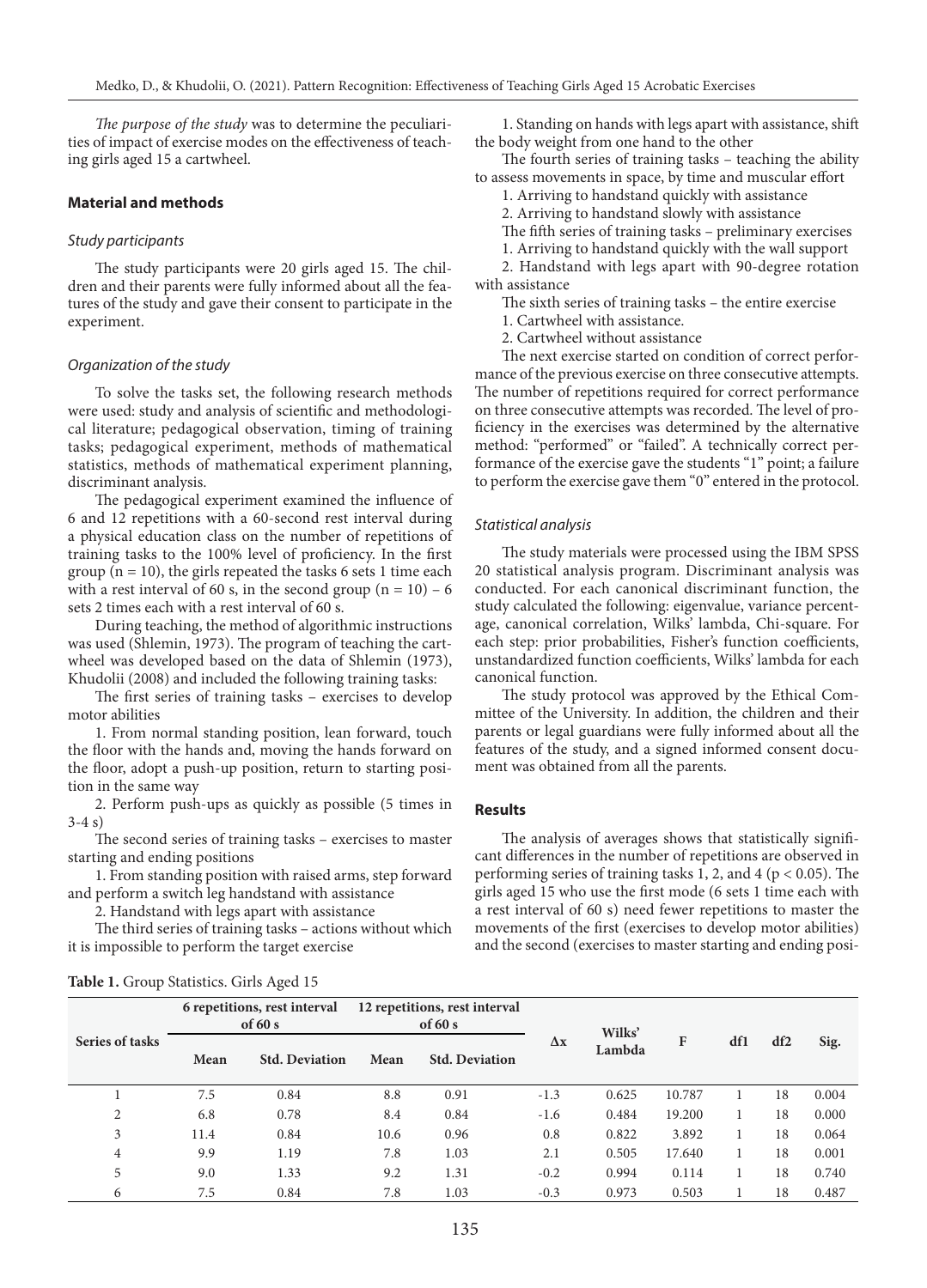tions) series of tasks. The girls who use the second mode (6 sets 2 times each with a rest interval of 60 s) need fewer repetitions to master the movements of the fourth series of tasks (ability to assess movements in space, by time and muscular effort) (p < 0.05) (Table 1).

To determine the impact of different modes of exercises on the level of proficiency, discriminant analysis was conducted (Tables 2-6). A necessary condition for discriminant analysis is the homogeneity of variances and covariances of data. The Box's M test confirms the assumption about the homogeneity of variances and covariances  $(F = 35.896;$  $p = 0.368$ ) (Table 2).

**Table 2.** Box's M Test For Testing Equal Population Covariance Matrices (DA)

|   | Box's M | 35.896   |
|---|---------|----------|
|   | Approx. | 1.076    |
| F | df1     | 21       |
|   | df2     | 1191.671 |
|   | Sig.    | 0.368    |

The first canonical function explains 100% of the results variation, which indicates its high informativity (r=0.949) (see Table 3). The analysis of the canonical function shows its statistical significance ( $\lambda$ 1=0.099; p1=0.001). The first function has a high discriminative ability and value in interpretation of the general population (Table 4).

**Table 3.** Eigenvalues for Developing Discriminant Model (Canonical Correlation). Girls Aged 15

| <b>Function Eigenvalue</b> | %<br>of Variance | $\%$  | Cumulative Canonical<br>Correlation |
|----------------------------|------------------|-------|-------------------------------------|
| 9.056                      | 100.0            | 100.0 | .949                                |

**Table 4.** Outcomes of Calculated Wilks' Lambda of Discriminant Function. Girls Aged 15

| Test of Function(s) Wilks' Lambda Chi-square df |       |        | Sig.  |
|-------------------------------------------------|-------|--------|-------|
|                                                 | 0.099 | 34.623 | 0.000 |

The standardized canonical discriminant function coefficients make it possible to determine the ratio of the contribution of variables to the function result. The results of the sixth, second, fourth, and first series of training tasks make the largest contribution to the first canonical function. The above indicates that in the classification of exercise modes for girls aged 15, the results of all series of training tasks are significant (Table 5).

**Table 5.** Standardized Canonical Discriminant Function Coefficients. Girls Aged 15

| Series of tasks     | <b>Function</b> |  |  |
|---------------------|-----------------|--|--|
|                     |                 |  |  |
| Series 1            | 0.854           |  |  |
| Series 2            | 0.903           |  |  |
| Series 3            | $-0.879$        |  |  |
| Series 4            | $-0.888$        |  |  |
| Series 5            | $-0.426$        |  |  |
| Series <sub>6</sub> | 0.966           |  |  |

The structure canonical discriminant function coefficients are the coefficients of correlation between the variables and the function. Thus, the function is most closely connected with the number of repetitions of exercises of the second and fourth series of training tasks ( $r_2 = 0.343$ ;  $r_4 = -0.329$ ) (Table 6).

**Table 6.** Structure Matrix. Girls Aged 15

| Series of tasks     | <b>Function</b> |  |  |
|---------------------|-----------------|--|--|
|                     |                 |  |  |
| Series 2            | 0.343           |  |  |
| Series 4            | $-0.329$        |  |  |
| Series 1            | 0.257           |  |  |
| Series 3            | $-0.155$        |  |  |
| Series <sub>6</sub> | 0.056           |  |  |
| Series 5            | 0.026           |  |  |

**Table 7.** Canonical Discriminant Function Coefficients (Unstandardized coefficients)

| Series of tasks     | <b>Function</b> |  |  |
|---------------------|-----------------|--|--|
|                     | 1               |  |  |
| Series 1            | 0.965           |  |  |
| Series 2            | 1.107           |  |  |
| Series 3            | $-0.969$        |  |  |
| Series 4            | $-0.794$        |  |  |
| Series 5            | $-0.322$        |  |  |
| Series <sub>6</sub> | 1.021           |  |  |
| (Constant)          | $-3.473$        |  |  |

**Table 8.** Functions at Group Centroids. Girls Aged 15

| <b>Exercise Mode</b>                        | <b>Function</b> |  |  |
|---------------------------------------------|-----------------|--|--|
|                                             |                 |  |  |
| $1 - 6$ repetitions, rest interval of 60 s  | $-2.855$        |  |  |
| $2 - 12$ repetitions, rest interval of 60 s | 2.855           |  |  |

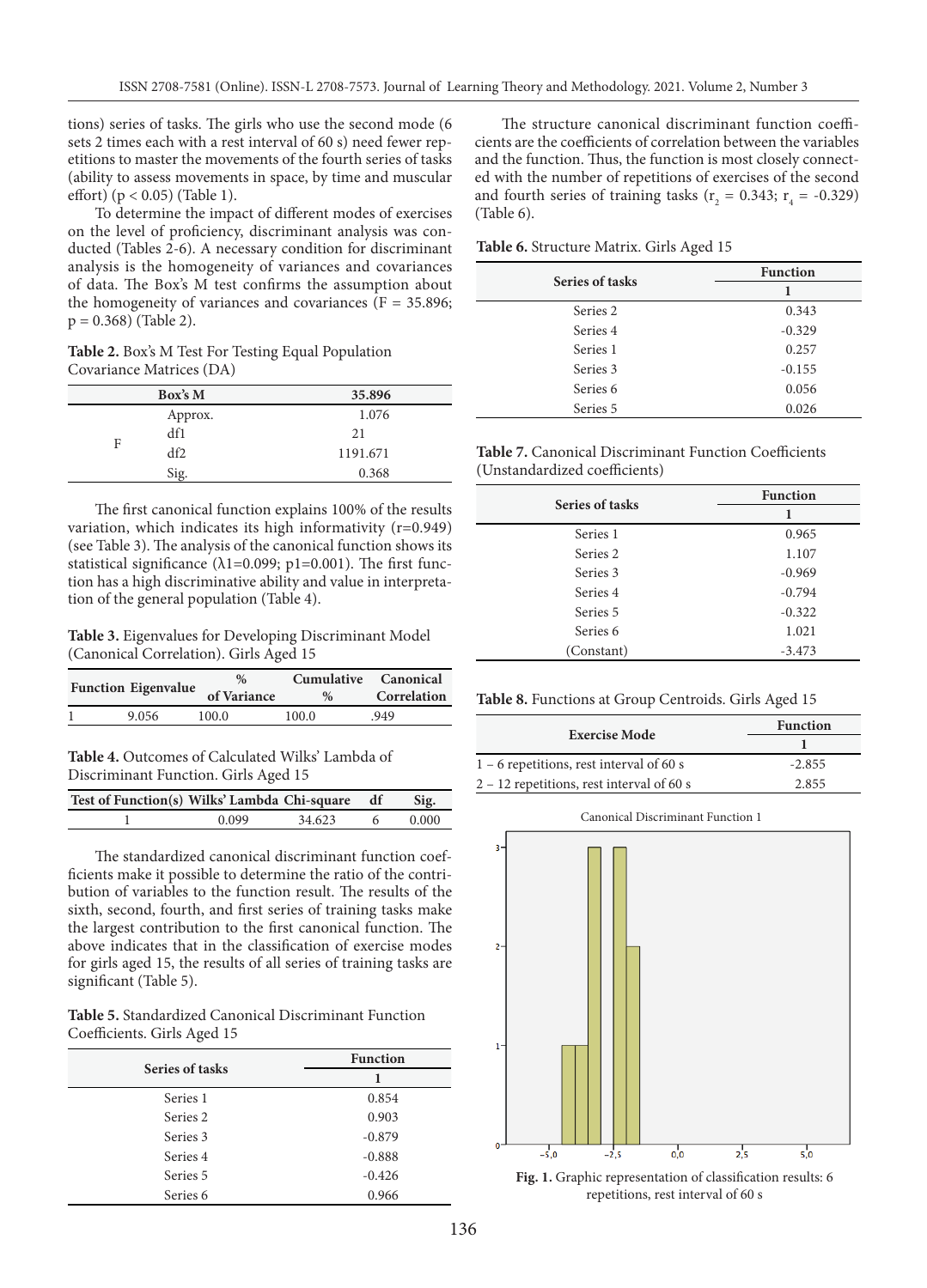|                    |       | <b>Exercise Mode</b>                        | <b>Predicted Group</b><br>Membership |          | <b>Total</b> |  |
|--------------------|-------|---------------------------------------------|--------------------------------------|----------|--------------|--|
|                    |       |                                             |                                      |          |              |  |
|                    | Count | $1 - 6$ repetitions, rest interval of 60 s  | 10                                   | $\Omega$ | 10           |  |
|                    |       | 2 - 12 repetitions, rest interval of 60 s   | $\mathbf{0}$                         | 10       | 10           |  |
| Original           | %     | $1 - 6$ repetitions, rest interval of 60 s  | 100.0                                | .0       | 100.0        |  |
|                    |       | $2 - 12$ repetitions, rest interval of 60 s | $\cdot$                              | 100.0    | 100.0        |  |
| $Cross-validatedb$ | Count | $1 - 6$ repetitions, rest interval of 60 s  | 10                                   | $\Omega$ | 10           |  |
|                    |       | $2 - 12$ repetitions, rest interval of 60 s |                                      | 9        | 10           |  |
|                    | $\%$  | $1 - 6$ repetitions, rest interval of 60 s  | 100.0                                | $_{0}$   | 100.0        |  |
|                    |       | 2 - 12 repetitions, rest interval of 60 s   | 10.0                                 | 90.0     | 100.0        |  |

a. 100.0% of original grouped cases correctly classified.

b. Cross validation is done only for those cases in the analysis. In cross validation, each case is classified by the functions derived from all cases other than that case.

c. 95.0% of cross-validated grouped cases correctly classified.



The coordinates of centroids for two groups make it possible to interpret the canonical function in relation to the role in classification. At the positive pole is a centroid for the exercise mode of 12 repetitions ( $M_{12} = 2.855$ ), at the negative – a centroid for the exercise mode of 6 repetitions ( $M<sub>6</sub> = -2.855$ ) (see Table 8, Fig. 1, 2). This indicates a significant difference in the impact of exercise repetition modes on the number of repetitions required for motor skills development in girls aged 15 during physical education classes. The results of classification of the groups show that 100.0 % of the original grouped cases were classified correctly (Table 9). Based on the discriminant function coefficients and centroids, it is possible to calculate the number of repetitions for mastering the motor skill (Table 7).

#### **Discussion**

The assumption was made about a significant influence of the modes of alternating exercise repetitions and the rest interval on the effectiveness of motor skills development in

girls aged 15. It was found that statistically significant differences in the number of repetitions are observed in performing series of training tasks 1, 2, and 4 (p <0.05). The girls aged 15 who use the first mode (6 sets 1 time each with a rest interval of 60 s) need fewer repetitions to master the movements of the first (exercises to develop motor abilities) and the second (exercises to master starting and ending positions) series of tasks. The girls who use the second mode (6 sets 2 times each with a rest interval of 60 s) need fewer repetitions to master the movements of the fourth series of tasks (ability to assess movements in space, by time and muscular effort) ( $p < 0.05$ ).

The results presented show that during motor skills development, both the first and the second variants of exercise modes and rest intervals can be used. For series of tasks 1 and 2, it is advisable to use 6 sets 1 time each with a rest interval of 60 s; for series of tasks 3, 5, and 6 – 6 sets 1 time each with a rest interval of 60 s or 6 sets 2 times each with a rest interval of 60 s; for series 4 – 6 sets 2 times each with a rest interval of 60 s. The obtained data supplement the information about the influence of exercise modes on the effectiveness of motor skills development (Ivashchenko, & Kapkan, 2015; Marchenko, & Taranenko, 2020), and also confirm the results of the study on the priority of motor skills development in physical education of schoolchildren (Ivashchenko, Berezhna, & Cieślicka, 2020; Ivashchenko, & Sirichenko, 2020; Valentini, Pierosan, Rudisill, & Hastie, 2017).

Structure coefficients show that the indicators of the effectiveness of teaching girls aged 15 the cartwheel are training tasks of series 2 (exercises to master starting and ending positions) and 4 (ability to assess movements in space, by time and muscular effort). The obtained data complement the information on the structure of fundamental motor skills, which includes movement coordination skills as a separate component (Almeida, Luz, Martins, & Cordovil, 2017; Basman, 2019; Barnett, Telford, Strugnell, Rudd, Olive, & Telford, 2019).

The findings complement the results of discriminant analysis of the process of teaching schoolchildren (Kapkan, Khudolii, & Bartik, 2019; Lopatiev, Ivashchenko, Khudolii, Pjanylo, Chernenko, & Yermakova, 2017; Marchenko, Jagiello, Iermakov, Ivashchenko, & Khudolii, 2021) and testify to its effectiveness.

It is advisable to use these data for planning the process of teaching, and the values of centroids and regression equa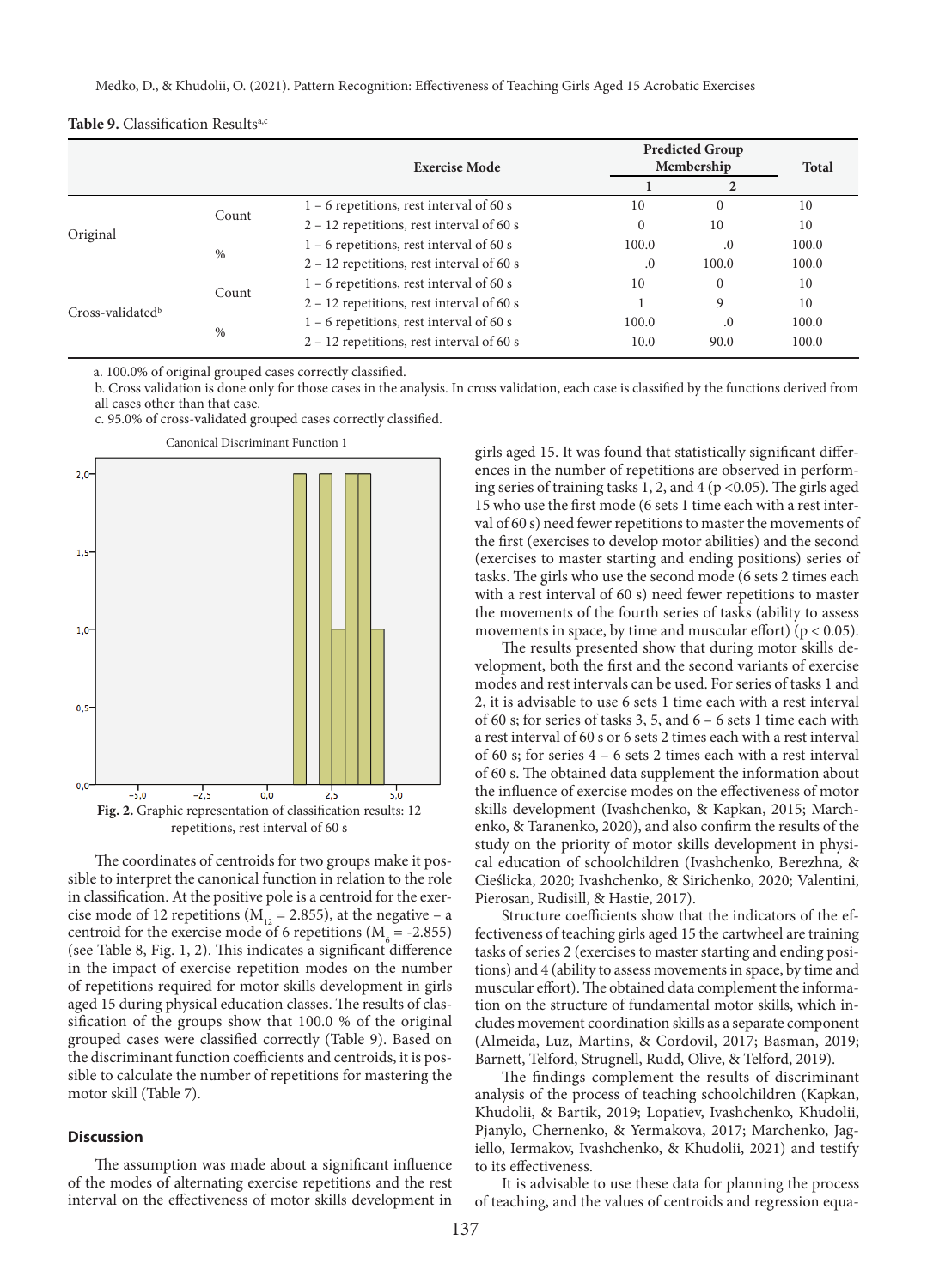tions – for calculating the number of repetitions of motor tasks in a physical education lesson. Table 7 shows the unstandardized coefficients that define the total impact of the number of repetitions on the function value. For calculation, the following equation is used:

$$
Y = -3.473 + 0.965X_1 + 1.107X_2 - 0.969X_3 - 0.794X_4 - 0.322X_5 + 1.021X_6
$$

where Y is the function value,  $X_1 - X_6$  are the number of repetitions of series of training tasks. The approximate function value is the value of the centroid for the exercise mode of 6 repetitions ( $M<sub>6</sub>$  = -2.855).

#### **Conclusions**

Discriminant analysis made it possible to determine the impact of the number of repetitions on the effectiveness of developing the cartwheel skill in girls aged 15.

Based on the analysis of group centroids, it was found that exercise modes significantly influence the cartwheel skill development in girls aged 15 during physical education classes. The results of classification of the groups show that 100.0 % of the original grouped cases were classified correctly.

During motor skills development, both the first and the second variants of exercise modes and rest intervals can be used. For series of tasks 1 and 2, it is advisable to use 6 sets 1 time each with a rest interval of 60 s; for series of tasks 3, 5, and 6 – 6 sets 1 time each with a rest interval of 60 s or 6 sets 2 times each with a rest interval of 60 s; for series 4 – 6 sets 2 times each with a rest interval of 60 s.

#### **Acknowledgment**

The study was carried out according to the research plan of the Department of Theory and Methodology of Physical Education of H. S. Skovoroda Kharkiv National Pedagogical University within the topic "Theoretical and methodological foundations of modeling the learning process and motor abilities development in children and adolescents" (2013– 2022) (state registration number 0112U002008).

#### **Conflict of interest**

The authors declare that there is no conflict of interest.

#### **References**

- Ivashchenko, O., Berezhna, H., & Cieślicka, M. (2020). Motor Skills in the Structure of Physical Fitness of 7-Year-Old Boys. *Journal of Learning Theory and Methodology, 1*(1), 14-19. https://doi.org/10.17309/jltm.2020.1.02
- Ivashchenko, O., & Sirichenko, D. (2020). Structure of Motor Fitness of 7-Year-Old Girls. *Journal of Learning Theory and Methodology, 1*(1), 20-25. https://doi.org/10.17309/jltm.2020.1.03

Ivashchenko, O. V., Iermakov, S. S., Khudolii, O. M., Cretu, M., & Potop, V. (2017). Level of physical exercises' mastering in structure of 11-13 yrs age boys' motor fitness. *Pedagogics, psychology, medical-biological problems of physical training and sports, 21*(5), 236-243. https://doi.org/10.15561/18189172.2017.0506

Ivashchenko, O. V., & Kapkan, O. O. (2015). Simulation of process of 14-15 years old girls' training of light athletic and gymnastic exercises. *Pedagogics, psychology, medicalbiological problems of physical training and sports, 19*(8), 32–39. https://doi.org/10.15561/18189172.2015.0805

- Khudolii, O., Ivashchenko, O., & Beketov, V. (2015). Technological Approaches to Evaluating Training Effects of Power Load in Primary Schoolers. Teorìâ ta Metodika Fìzičnogo Vihovannâ, (1), 16-25. https://doi.org/10.17309/tmfv.2015.1.1121
- Khudolii, O. M., Ivashchenko, O. V., & Chernenko, S. O. (2015). Simulation of junior shcoolchildren's training to acrobatic exercises and vaults. *Pedagogics, psychology, medicalbiological problems of physical training and sports, 19*(7), 64-71. https://doi.org/10.15561/18189172.2015.0709.
- Ivashchenko, O., Khudolii, O., Iermakov, S., & Harkusha, S. (2017). Physical exercises' mastering level in classification of motor preparedness of 11-13 years old boys. *Journal of Physical Education and Sport, 17*(3), 1031-1036. https://doi.org/10.7752/jpes.2017.03158
- Ivashchenko, O. (2020). Research Program: Modeling of Motor Abilities Development and Teaching of Schoolchildren. *Teorìâ ta Metodika Fìzičnogo Vihovannâ, 20*(1), 32-41. https://doi.org/10.17309/tmfv.2020.1.05
- Marchenko, S., & Dykhanova, A. (2019). Motor Abilities: Peculiarities of Effects of Volleyball Training on Coordination Preparedness of Girls Aged 15. *Teorìâ ta Metodika Fìzičnogo Vihovannâ, 19*(1), 23-28. https://doi.org/10.17309/tmfv.2019.1.03
- Marchenko, S., & Taranenko, O. (2020). Managing the Effectiveness of Teaching Boys Aged 10 Mawashi-Geri (Roundhouse Kick) Technique in Kyokushin Karate. *Teorìâ ta Metodika Fìzičnogo Vihovannâ, 20*(4), 262-268. https://doi.org/10.17309/tmfv.2020.4.10
- Chan, C. H. S., Ha, A. S. C., & Ng, J. Y. Y. (2018). Perceived and actual movement skill competence: The association among primary school children in Hong Kong. *Journal of Motor Learning and Development,* 6, S351-S365. https://doi.org/10.1123/jmld.2016-0070
- Chan, C. H. S., Ha, A. S. C., Ng, J. Y. Y., & Lubans, D. R. (2019). Associations between fundamental movement skill competence, physical activity and psycho-social determinants in Hong Kong Chinese children. *Journal of Sports Sciences, 37*(2), 229-236. https://doi.org/10.1080/02640414.2018.1490055
- Valentini, N. C., Pierosan, L., Rudisill, M. E., & Hastie, P. A. (2017). Mastery and exercise play interventions: Motor skill development and verbal recall of children with and without disabilities. *Physical Education and Sport Pedagogy, 22*(4), 349-363. https://doi.org/10.1080/17408989.2016.1241223
- Nobre, F. S. S., Valentini, N. C., & Rusidill, M. E. (2020). Applying the bioecological theory to the study of fundamental motor skills. *Physical Education and Sport Pedagogy, 25*(1), 29-48.
- https://doi.org/10.1080/17408989.2019.1688772 Almeida, G., Luz, C., Martins, R., & Cordovil, R. (2017). Do children accurately estimate their performance of fundamental movement skills? *Journal of Motor Learning and Development, 5*(2), 193-206. https://doi.org/10.1123/jmld.2016-0030
- Basman, A. J. (2019). Assessment criteria of fundamental movement skills for various age groups: A systematic review. *Journal of Physical Education and Sport, 19*(1), 722-732. https://doi.org/10.7752/jpes.2019.01104